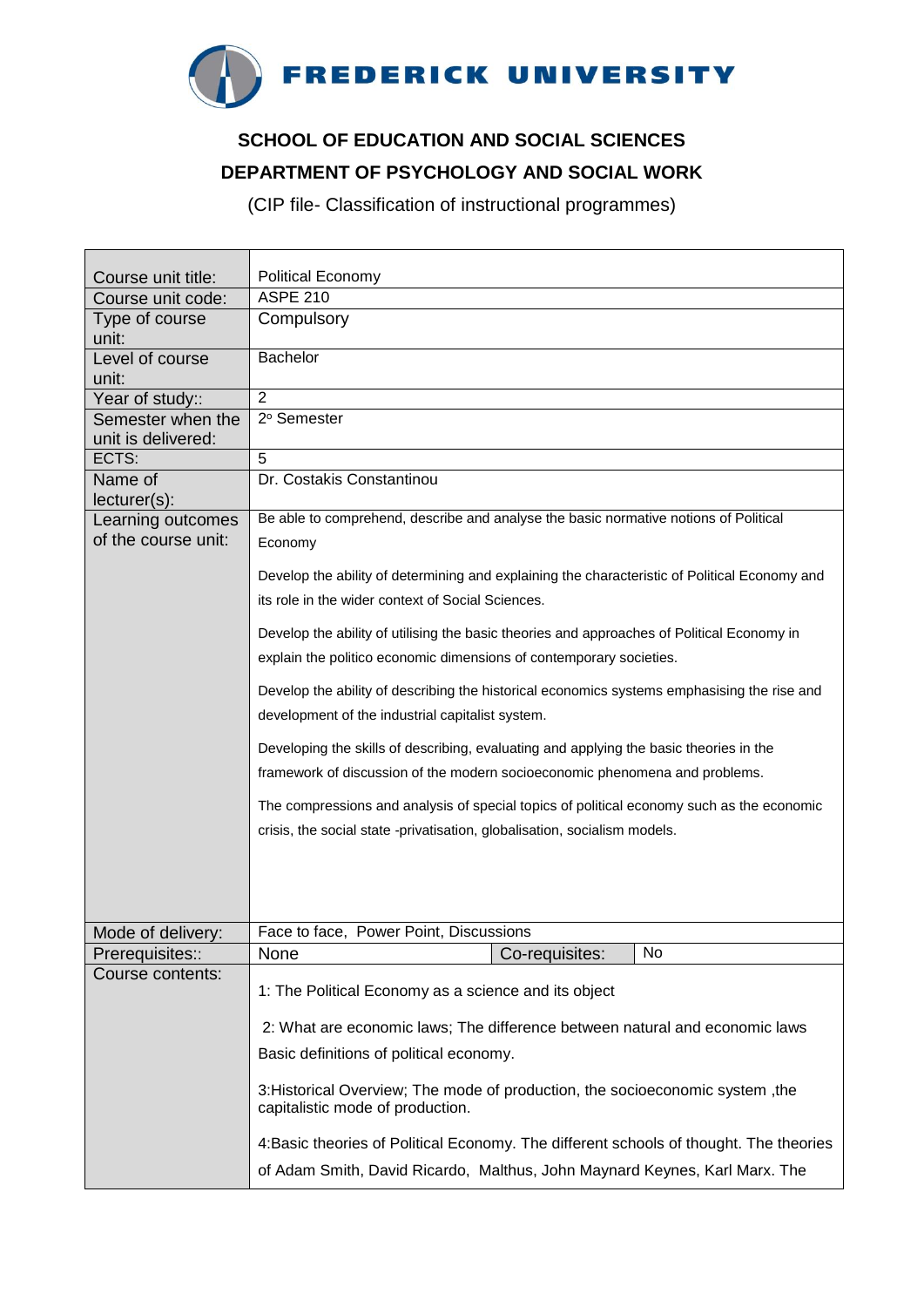

## FREDERICK UNIVERSITY

|                                                                | neo-liberalism.                                                                                            |
|----------------------------------------------------------------|------------------------------------------------------------------------------------------------------------|
|                                                                | 5: The basic indicators/ basic phenomena/ basic economic institution in modern<br>societies.               |
|                                                                | 6. Economic recessions and social reproductions. Social state, privatisation, and<br>social policies.      |
|                                                                | 7. The process of Globalisation, the role of the state and the multinational companies                     |
|                                                                |                                                                                                            |
| Textbooks::                                                    | Γεωργακοπούλου, Θ. και Λιανού, Θ. (1995). Εισαγωγή στην Πολιτική Οικονομία.<br>Αθήνα: Εκδόσεις Μπένου.     |
|                                                                |                                                                                                            |
| References:                                                    | Βαρουφάκης, Γ. (2011) «Παγκόσμιος Μηνώταυρος- Οι πραγματικές αιτίες της                                    |
|                                                                | Κρίσης», Αθήνα, Εκδοτικός Οίκος Α.Α.ΛΙΒΑΝΗ                                                                 |
|                                                                | Γιώργος, Σ. (1997). Εισαγωγή στην Πολιτική Οικονομία. Αθήνα: Ελληνικά                                      |
|                                                                | Γράμματα.                                                                                                  |
|                                                                | Λαπαβίτσας, Κ. και Μπάσκοζος, Ι.Ν. (2004). Η Πολιτική Οικονομία της                                        |
|                                                                | Παγκοσμιοποίησης. Αθήνα: Παπαζήση.                                                                         |
|                                                                | Κώττης, Γ. (1996). Οικονομικά για όλους. Αθήνα: Εκδόσεις «Το Οικονομικό».                                  |
|                                                                | Robert O'Brien- Marc Williams (2011) "Παγκόσμια Πολιτική Οικονομία", Εκδόσεις<br>Παπαζήση, Αθήνα           |
|                                                                | Ernesto Screpanti- Stefano Zamagni (2004) « Η Ιστορία της Οικονομικής Σκέψης»,<br>Αθήνα                    |
|                                                                | Heilbroner, R. (2000). Οι φιλόσοφοι του οικονομικού κόσμου – η ζωή και οι ιδέες                            |
|                                                                | τους. Αθήνα: Εκδόσεις Κριτική.<br>ΧατΜeikle, S. (1995). Η Οικονομική Σκέψη του Αριστοτέλη. Αθήνα: Ελληνικά |
|                                                                | Γράμματα.                                                                                                  |
|                                                                | Beck, U. (1999) Τι είναι η Παγκοσμιοποίηση;, (Polity Press), (εισαγωγή-σελ. 11-53).                        |
|                                                                | *Beck, U. (1999) Τι είναι η Πασκοσμιοποίηση; (Polity Press), Μέρος Τέταρτο.                                |
|                                                                | *Harvey, D. (2001) Νεοφιλελευθερισμός: Ιστορία και Παρόν, (Περιζήτητο), Κεφάλαιο 6.                        |
|                                                                | Σημειώσεις μαθήματος από Δρ Κ. Κωνσταντίνου                                                                |
| <b>Planned learning</b><br>activities and<br>teaching methods: | This course is delivered to the students by means of lectures, power point<br>and discussions.             |